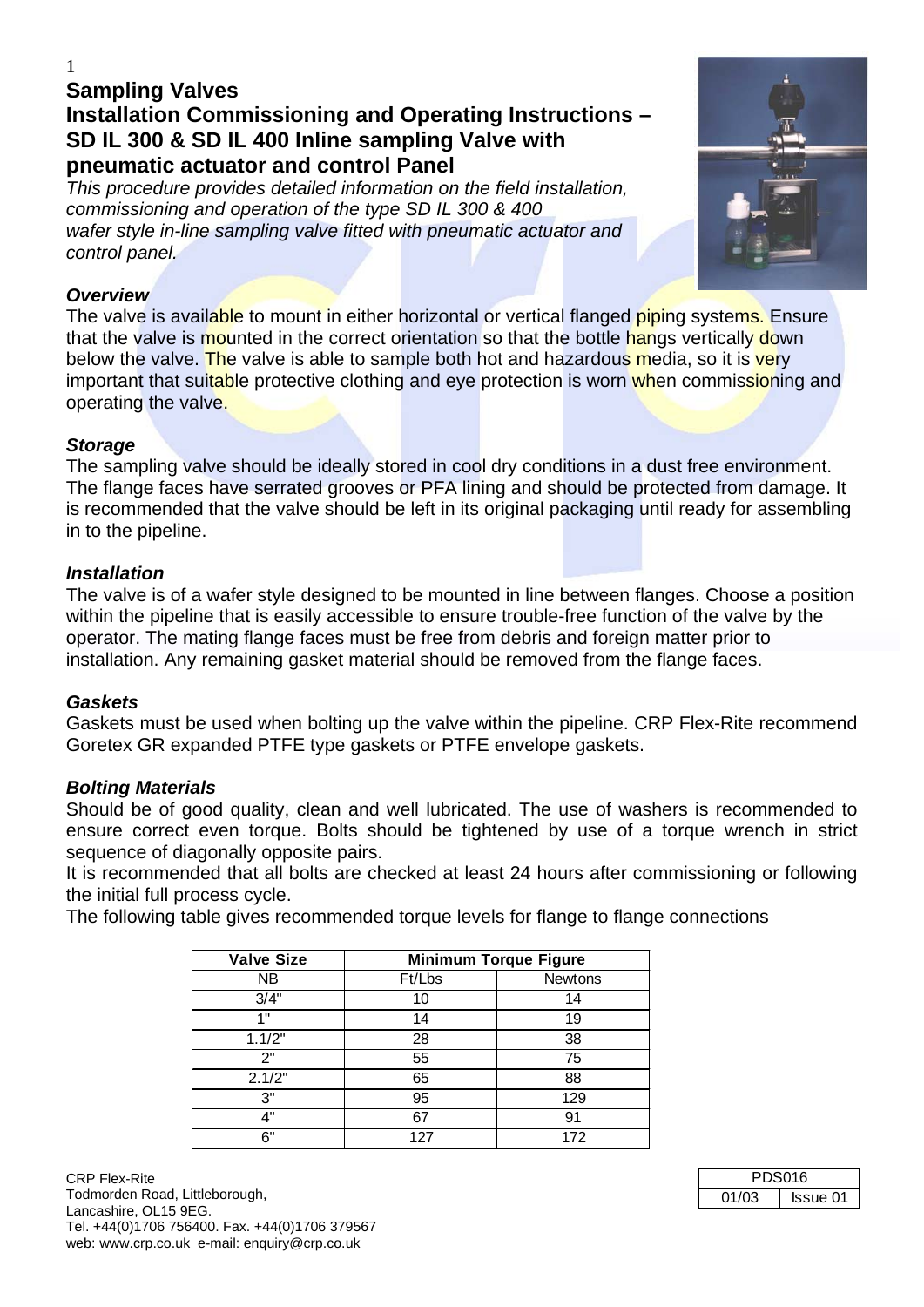1

The Torque figures given are the minimum to effect a seal, they may be exceeded by a value of 50% to effect a seal.

# *Venting*

The sampling valve is supplied with a vent connection which must be plumbed into the site vent line or as a minimum vented away from the operator so that in the case of any fumes or liquid escaping they do not come in contact with the operator. Note if the valve is specifically supplied for use in pipelines under vacuum then there will be no vent as this is not necessary.

# *Commissioning*

The sampling system needs to be properly set up before use in production. Because the sampling valve operation is controlled by a set of controls within the control cabinet these need to be adjusted along with the mechanical stroke adjustment of the valve to give to required sample volume.

The volume of each sample taken is dependant on the pressure within the pipeline, the length of time the actuator / valve is operated for and finally the rate of flow of sample from the sampling valve. The pipeline pressure is governed by on site process conditions. The length of time of sampling valve actuation is set within the control cabinet. Finally the rate of flow from the valve is adjusted by the stroke adjustment screw on top of the actuator.



This must be adjusted to give the correct volume over a set time. Once the final setting has been found the lock nut is tightened to hold the adjustment screw in the correct position. The control panel is set to control the duration of the valve actuation. Before carrying out any adjustments ensure that a sample bottle is installed.

To adjust the stroke adjustment screw, release the locking nut with a spanner and back off to allow adjustment of the screw. The valve will be supplied with the stroke adjustment screw wound down to its lowest level preventing the valve from being operated. To set the correct flow through the sample valve use the single shot facility on the control panel to take individual samples, adjust the sample duration via the control panel along with sample rate via the stroke adjustment screw on top of the actuator. Generally starting from a very small sample adjust the time / stroke until the correct sample volume is taken for one sample. Next the duration of the

| PDS016 |          |
|--------|----------|
| 01/03  | Issue 01 |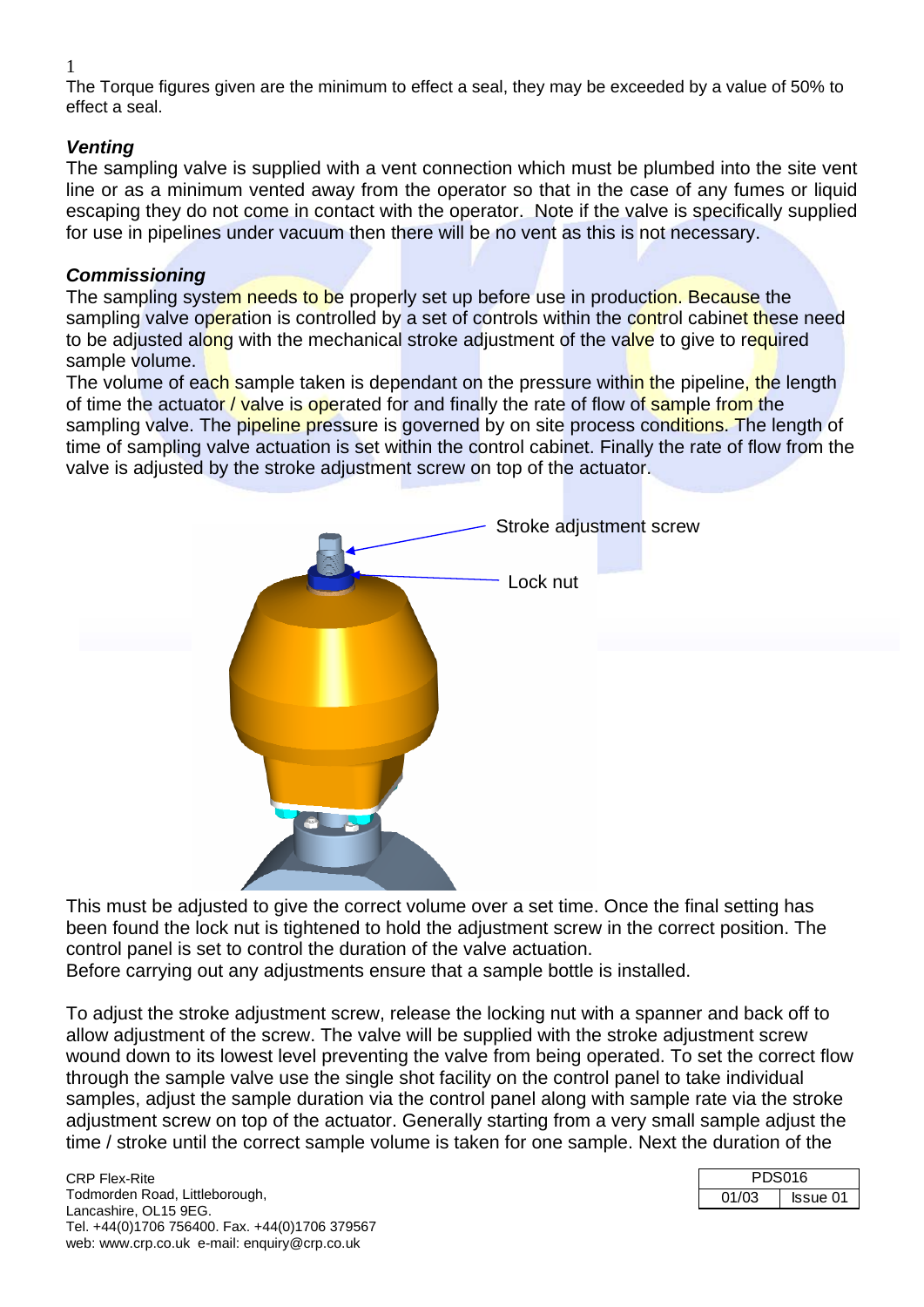1

total cycle time is set. Finally the duration between each individual sample, which when divided in to the total cycle time will give you the total amount of samples taken in the cycle run.

## *Operation*

*Before attempting to operate the valve make certain that the operator wears adequate personal protection*.

The sampling system is designed to take several small samples over a period of time and dispense them in to one bottle, this gives a representative sample of a process over a long period of time.

The quantity of samples taken and the overall cycle time are set at the commissioning stage. To start the cycle firstly ensure a clean bottle is fitted to the sampling valve then press the green start button.

### *Application and Process / Media Conditions*

It is the responsibility of the customer to ensure that the sampling device is suitable for conveying the intended chemical(s) and for the intended operating conditions. Careful consideration must be given to the affects of the process media on the valve, whether from corrosion, erosion temperatures etc.

#### *Important Notes*

(a) Whilst the valve is of a strong robust design consideration must be given to the effects of corrosion, erosion/wear, including potential effects from turbulence and vortices etc. For lined valves, it should be noted that while PFA has outstanding corrosion resistance, it has limited erosion resistance, and contained fluid velocities should be kept below 15m/s. For all valves, the valve seats need to be checked regularly for signs of wear. In addition, these products are not approved for conveying unstable fluids.

(b,c) Maximum and Minimum Allowable Operating Pressures (bar(g)) and Temperatures.

- In line sampling valves can be split into 3 basic groups as detailed below:
- 1. Unlined Wafer Pattern: 1" 6" inclusive, to fit between ASME B16.5 Class 150, BS EN 1092-1 PN10/16, BS10 Table D & E flanges.
- 2. Unlined Wafer Pattern: 1" 2" inclusive, to fit between ASME B16.5 Class 300 flanges.
- 3. PFA lined stainless steel wafer pattern: 1" 4" inclusive, to fit between ASME B16.5 Class 150, BS EN 1092-1 PN10/16, BS10 Table D & E flanges.

Their allowable operating temperature ranges are:

| Valve       | <b>Temperature</b> |                 |
|-------------|--------------------|-----------------|
| <b>Type</b> | <b>Minimum</b>     | <b>Maximum</b>  |
| 1,2         | $-20^{\circ}$ C    | $200^{\circ}$ C |
| З           | $-20^{\circ}$ C    | $180^{\circ}$ C |

All valves are suitable for operation at full vacuum. Their maximum operating pressures as detailed below (all pressures are in bar(g)):

| <b>Valve</b> | Max             |
|--------------|-----------------|
| <b>Type</b>  | <b>Pressure</b> |
|              | 16              |
| 2            | 30              |
| 3            | 10              |

CRP Flex-Rite Todmorden Road, Littleborough, Lancashire, OL15 9EG. Tel. +44(0)1706 756400. Fax. +44(0)1706 379567 web: www.crp.co.uk e-mail: enquiry@crp.co.uk

| <b>PDS016</b> |                 |
|---------------|-----------------|
| 01/03         | <b>Issue 01</b> |